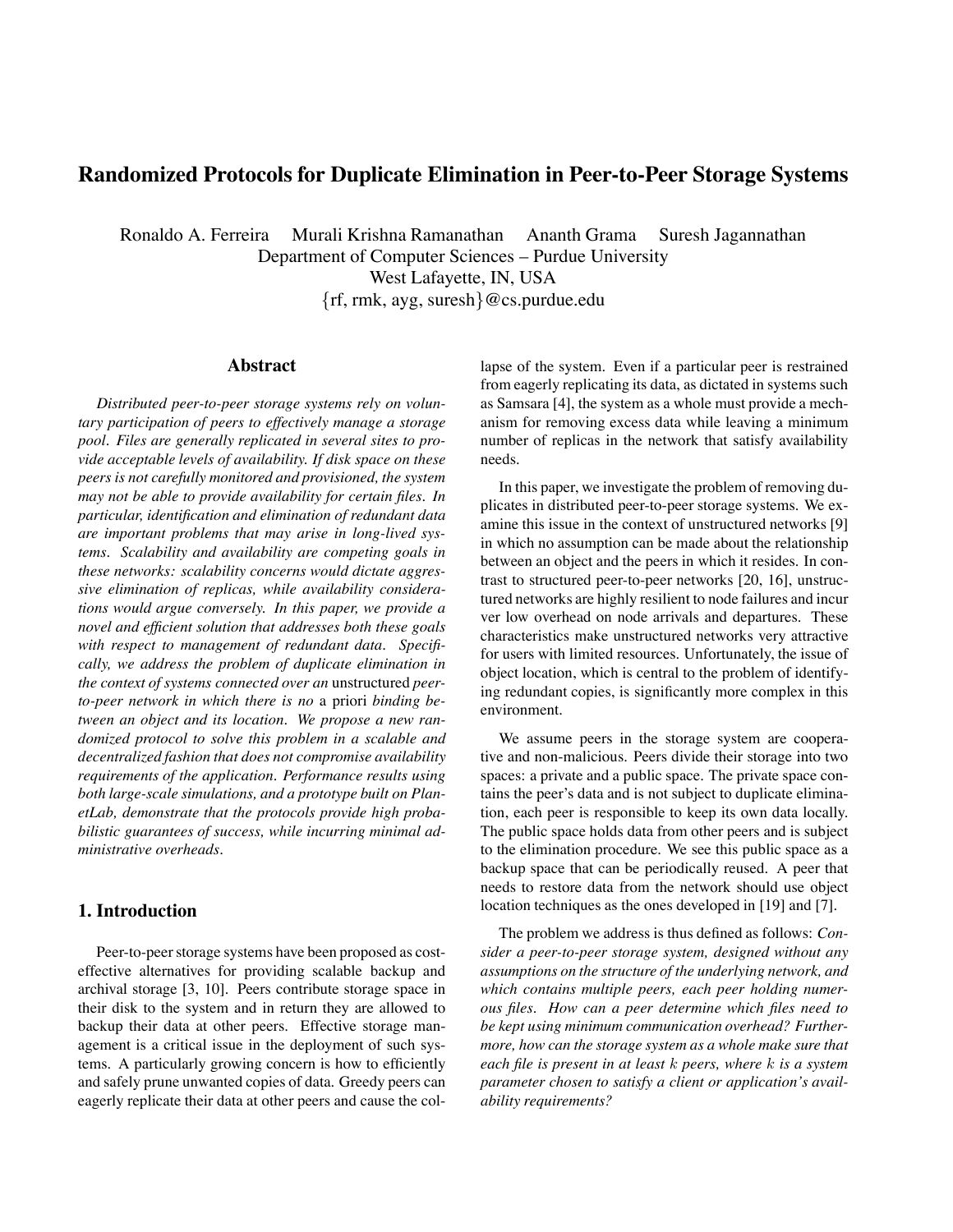An important issue for the effective elimination of data in a storage system is the identification of common data in different peers. Adya *et al.* [1] proposes convergent encryption to solve this problem. With convergent encryption, it is possible to safely store encrypted data in other peers and at the same time recognize if two files from different users have the same content. Convergent encryption uses an encryption key derived from the content of the file and it was used in [5] to identify blocks of data with the same content. Doucer *et al.* [5] motivates the importance of duplicate elimination problem and proposes SALAD, a distributed data structure to aggregate file content information and location information. In building this data structure, an underlying structure of the files based on their content and location is maintained; this structure is similar to the index employed by structured peer-to-peer networks. It is unclear how their approach can be easily adapted to an unstructured environment.

To address these concerns, we present the design, implementation, and evaluation of two novel solutions to the problem of identifying and eliminating duplicates in unstructured peer-to-peer storage systems. Our approaches are applicable to many kinds of storage environments [17, 10]. Our key insight is that the problem of duplicate elimination can be abstracted to a relaxed and probabilistic version of the leader election problem. We want to elect a group of  $k$  leaders for each file. The elected leaders are responsible for storing the file. Our leader election protocol (specifically for this application) is different from traditional leader election algorithms in two important respects:

- The probabilistic nature of the protocol may produce more or fewer leaders than desired, with small probability,  $O(\frac{1}{n})$ , for a system with *n* nodes.
- Other nodes participating in the protocol that are not elected as leaders need not know the identity of the elected leaders.

Our first approach to the elimination problem uses probabilistic quorum systems [12]. In this approach, each node creates a quorum for each one of its replicas by choosing  $\sqrt{n \ln n}$  nodes in the system uniformly at random and queries the quorum on whether it needs to keep the file. If it receives a negative response from any node in the quorum, the file is discarded. The details on how a quorum member responds to a query is given in Section 2. In the worst case, if a replica is present at all peers, the total message case, in a replied to present at an peerle, are total measurements of the elimination algorithm is  $O(n\sqrt{n \ln n})$ .

In the second approach, we use a novel randomized leader election protocol. The protocol proceeds in two phases. In the first phase, consisting of  $O(\log n)$  rounds, the number of nodes that are potential leaders is reduced. The second phase proceeds similar to the probabilistic quorum approach: a quorum is formed for each of the remaining nodes, and the  $k$  leaders are chosen. This protocol has optimal message complexity  $O(n)$  for a network with n nodes.

We evaluate these protocols using real-world file system traces from Microsoft Research [6]. We consider both a detailed simulation to study the scalability of the protocols, and a prototype implementation on PlanetLab [15] to quantify administrative overheads and efficiency in a realistic network environment. Our experiments measure the amount of space reclaimed, memory and communication overhead, and the average storage gain per node.

# **2. Duplicate Elimination Protocols**

In this section, we present a detailed description of our duplicate elimination protocols. These protocols assume that all nodes are interested in eliminating duplicates and are non-malicious. Central to our protocol is a leader election mechanism in which leaders elected to preserve a file are obligated to do so, while all other participants are free to remove it.

### **2.1. A Probabilistic Quorum (PQ) Approach**

Our first strategy is based on ideas proposed for building probabilistic quorum systems. A quorum system is defined as a set of subsets of peers, every two of which intersect. To guarantee that every two quorums intersect with high proba bility, the number of members in each quorum is equal to  $\sqrt{n \ln n}$  [12], where *n* is the number of peers in the network.

For duplicate elimination,  $k$  nodes need to be elected among the nodes holding a specific file. Each node with the file creates a quorum with the size of the quorum defined as above; by the properties enjoyed by quorum systems, each quorum intersects the quorum of any other node that has the same file with high probability.

Each node with a file that needs to be eliminated sends a REQUEST TO KEEP message to all its quorum members. It decides to keep or delete the file based on the response to this message. A REQUEST TO KEEP message contains the following information:

- SENDER ID: identity of the sender;
- FILE DESCRIPTOR: content hash of the file;
- RANDOM NUMBER: a random number locally generated by the node.

Each quorum member waits for a time period (which is a system parameter) and processes all the messages received. At the end of the time period, it takes all the messages received for the same FILE DESCRIPTOR. Positive responses (ACKs) are sent to the  $k$  peers that have the largest random numbers among all the messages with the same file descriptor. The ACKs include the random numbers that were selected by the quorum member. Negative responses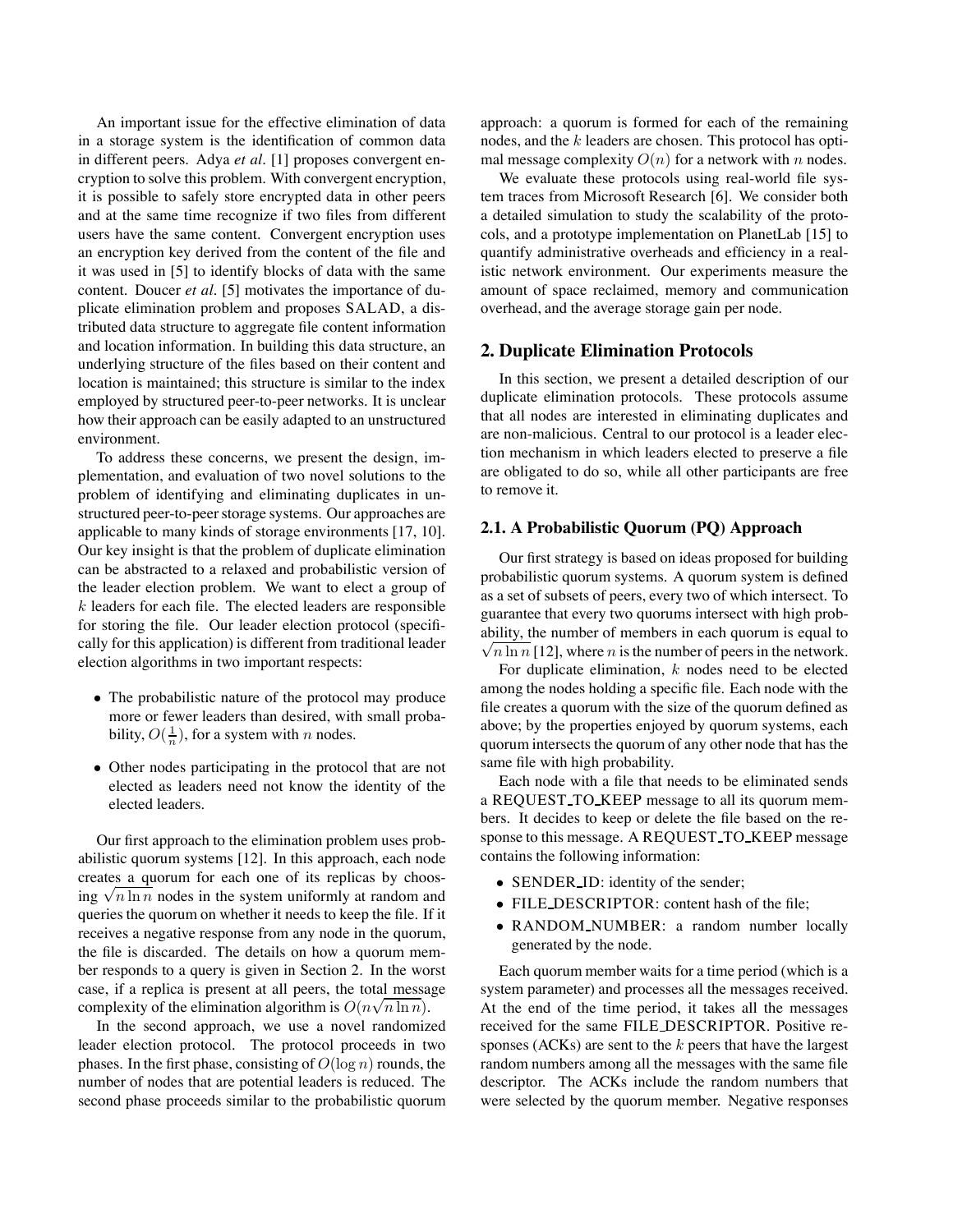(NAKs) are sent to the rest of the peers. A peer that receives at least one NAK deletes the file. A peer that receives only positive responses must sort all the random numbers in the ACKs it receives to verify if its random number is among the top  $k$ . If this is the case, the peer keeps the file, otherwise the file is deleted. If a file is present in all peers in the network, which corresponds to the worst case scenario, the message complexity of this protocol is  $O(n\sqrt{n \ln n})$ . When this protocol is applied separately for each file, the message complexity must include the number of files. In Section 2.2.2, we discuss how information about separate files can be aggregated to keep the message complexity the same as the message complexity for a single file.

# **2.2. A Randomized Election (RE) Approach**

As an alternative to probabilistic quorum systems, we also consider a randomized leader election protocol based on a *balls and bins* [14] abstraction. The protocol operates in two phases. In the first phase, the number of nodes holding the same file is reduced. In the second phase, the remaining nodes decide the  $k$  leaders that should keep the file. The main features of the protocol are as follows:

- There are  $k$  peers holding a copy of the file at the end of the protocol with high probability.
- The message complexity of the protocol is  $O(n)$  where  $n$  is the number of peers in the system.
- Any peer among the set of peers having a duplicate is equally likely to be elected as one of the  $k$  leaders.

To simplify the explanation, we assume that there is one file in the entire system and each peer holds one copy of this file. Although our presentation assumes a synchronous protocol, we consider how to relax this assumption in Section 2.2.1.

A *contender* is a participating peer in the protocol that holds a copy of the file. A *mediator* is a peer that receives a message from a contender and determines whether the contender participates in subsequent steps of the protocol. The mediator is similar to a quorum member in the probabilistic quorum approach. A *round* is composed of communication between a single contender and a set of mediators. The set of contenders can change with each round of the protocol. A contender that does not proceed to a new round deletes the copy of the file.

In a realization of this balls-and-bins abstraction, a peer can be a contender as well as a mediator at the same time. Casting a ball into a randomly chosen bin corresponds to sending a REQUEST TO KEEP message from a contender to a randomly chosen mediator picked uniformly at random. The REQUEST TO KEEP message has the same fields as the REQUEST TO KEEP message in the PQ approach and an extra field (ROUND NUMBER) with the round number.

 $\triangleright$  Set the number of messages  $m_j$  for round j as follows

$$
m_j = \begin{cases} \sqrt{2^j \ln 2}, & \text{first phase} \\ \sqrt{n \ln n}, & \text{second phase} \end{cases}
$$

- $\triangleright$  Select a set of  $m_i$  mediators uniformly at random from all the nodes in the system.
- $\triangleright$  For each mediator selected in the previous step, send a REQUEST TO KEEP message along with a RAN-DOM NUMBER  $r_i$ .
- $\triangleright$  Proceed to the next round  $j + 1$  if and only if ACKs are received from all the mediators. Otherwise, delete the copy of the file locally.

### **Figure 1. Contender actions.**

The protocol is played as a tournament in two phases. The first phase consists of  $\log n - \log(c \times k)$  rounds for a system of  $n$  nodes, where  $c$  is constant and  $k$  is a system parameter (the desired number of replicas). In round  $i$  of this phase, each contender casts  $m_i$  balls into n bins, the precise expressions for  $m_i$  in terms of n and i are given in Figure 1. A contender is said to 'win' a bin if its ball is the only one that lands in the bin. If a contender wins all the bins that its balls land in, it is considered a winner in this round and proceeds to the next round.

The number of mediators that a contender sends messages to (the number of balls to cast) in a round is calculated independently by every contender based on the system size (total number of nodes) and the round number. Each mediator sends an ACK if it receives only a single RE-QUEST TO KEEP message. Otherwise, it sends a NAK to all the contenders that sent a message to it. A contender deletes a file if it receives at least a single NAK, otherwise it proceeds to the next round. The number of contenders remaining after each round is reduced by half on average. The remaining contenders at the end of the first phase proceed to the second phase. The expected number of contenders at the end of the first phase is  $c \times k$ . The second phase of the protocol is exactly the probabilistic quorum approach but with a reduced number of contenders. Details about the protocol are summarized in Figures 1 and 2.

 $\triangleright$  Receive messages from each contender.

! **First Phase:**

- If exactly one contender sent a RE-<br>QUEST\_TO\_KEEP message, send an ACK to that contender and proceed to round  $j + 1$ .
- Otherwise, send a NAK to all the contenders that sent a request and proceed to round  $j + 1$ .

! **Second Phase:**

**–** Perform the actions described for the Probabilistic Quorum protocol.

**Figure 2. Mediator actions.**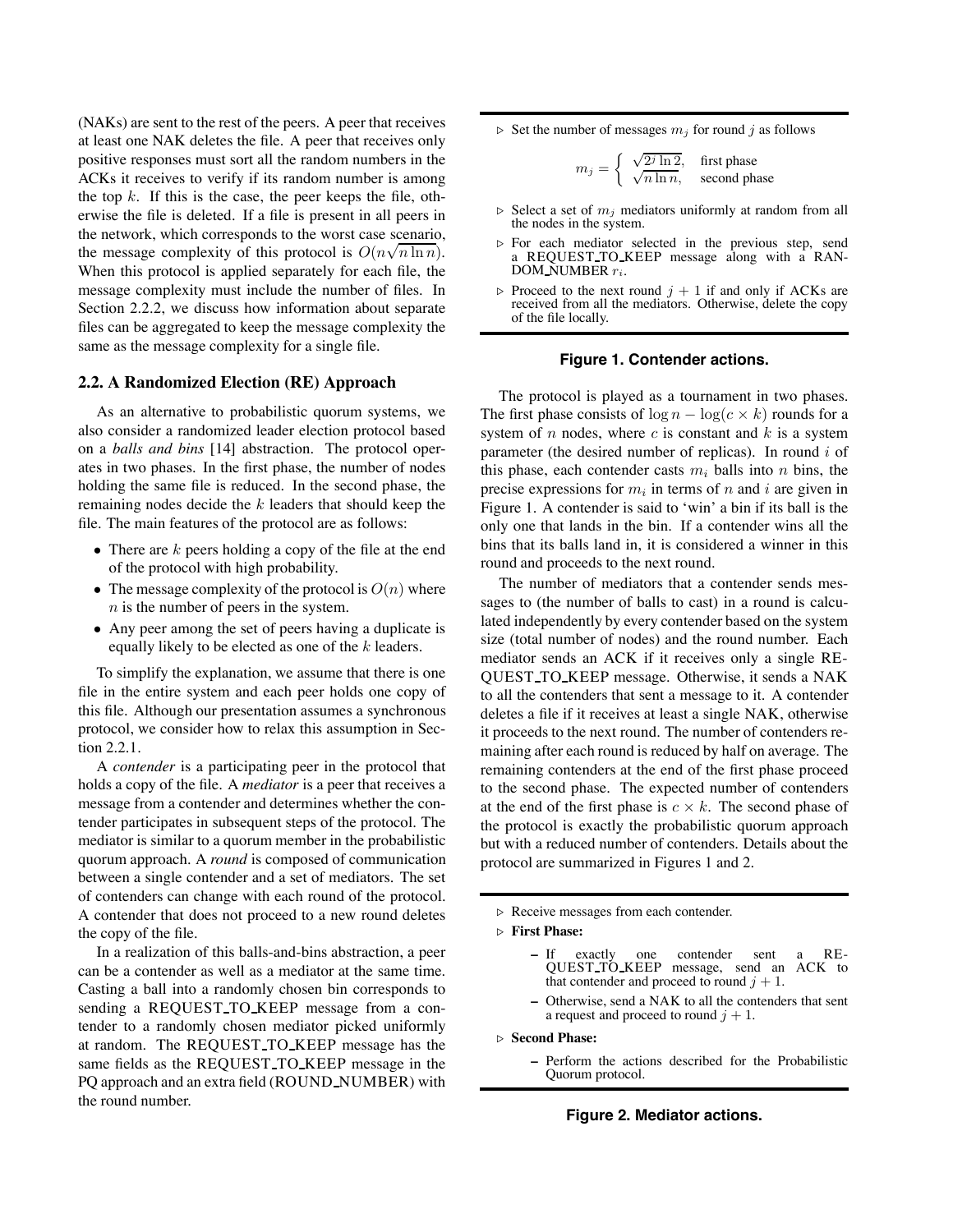#### **2.2.1 An Asynchronous Protocol**

We now relax the assumptions made earlier and provide a solution that supports asynchronous communication among mediators and contenders. In the asynchronous case, messages from contenders to a mediator for a specific round need not be received at the same time. Therefore, in every round of the first phase, a mediator sends an ACK to the *first* contender request for that round. A NAK is sent to subsequent requests from other contenders for that round.

In the first phase of the asynchronous protocol, a contender sends REQUEST TO KEEP messages, along with a round number to a set of mediators picked uniformly at random as in the synchronous protocol. A mediator M maintains a vector  $V$  of size equal to the number of rounds  $(\log n)$ . All the entries in V are initially set to zero. On receiving a REQUEST TO KEEP from a contender  $C$  in round j, if entry j in V at M is zero, M sends an ACK to C and sets the entry  $j$  to  $C$  (signifying that the winner of the jth round at M is C). Otherwise a NAK is sent to C. The purpose of this step is to reduce the number of contenders that proceed to subsequent rounds. The contenders that survive (which do not receive even a single negative response) all the rounds in the first phase proceed to the second phase of the protocol.

The second phase of the asynchronous protocol follows the protocol for probabilistic quorum given in Section 2.1. Due to space limitations, we omit the proofs of the algorithms. We refer the reader to [8] for the proofs and a more detailed set of experiments.

## **2.2.2 Aggregation**

We now relax the assumption on the presence of a unique file in the entire system and explain how the protocol can be extended to deal effectively with multiple files. A simple extension would be to perform the leader election for each file in the system separately. However, this approach results in a protocol complexity of  $O(n * #)$  of unique files). A better approach that reduces message complexity, and thus improves efficiency, is to hold a single election. In this case, each contender  $C_1$  initially sends messages to mediators with a list of all the files in its local node. On a collision with contender  $C_2$  at the mediator M, M sends ACKs for files held by  $C_1$  that are not present in  $C_2$ .  $C_1$  proceeds to the next round with the list of files for which it received an ACK. The complexity of this method is  $O(n\sqrt{n \ln n})$ . The multiplicative factor  $\sqrt{n \ln n}$  is present because each node, in the worst case, can go to the second phase of the protocol for a disjoint set of files. Given that the number of unique files is likely to be significantly larger than the number of nodes in the system, the latter approach is expected to be more scalable. Also, observe that the same aggregation scheme can be applied to the PQ approach. The resulting complexity in this case is also  $O(n\sqrt{n \ln n})$ .

### **2.3. Algorithmic Issues**

Effective realization of the duplicate elimination approaches presented in the paper builds on a number of recent results on generating random walks, and efficiently estimating network size for unstructured networks. In our protocols, the nodes need to pick quorum members or mediators uniformly at random. We accomplish this by performing a biased random walk using the Metropolis-Hastings (MH) algorithm [13, 2], which provides a method to hasten the mixing time of a random walk to reach a stationary uniform distribution. We have implemented the Metropolis-Hastings algorithm as part of our protocols.

Another input to our protocol is the size of the network. An estimate of the number of processes in the system is needed to determine the number of messages that need to be sent in each round of the protocol. Horowitz *et al.* [11] presents an estimation scheme that allows a node to estimate the size of its network based only on local information with constant overhead by maintaining a logical ring. In our current implementation, we have the system size as a parameter. The use of an estimation scheme is part of our future work.

## **3. Implementation and Experimental Results**

In this section, we present experimental results for the two protocols described in the previous section. Our experiments consider both a detailed large-scale simulation, as well as a prototype implementation on PlanetLab. For the PlanetLab experiments, we use file traces from real machines.

#### **3.1. Simulation Setup and Results**

Recent studies show that the topology of unstructured networks can be modeled using power-law random graphs [18]. In our experiments, we use a power-law random graph with 50,000 nodes. To generate the graph, we first generate the degrees of the nodes according to a powerlaw distribution with parameter  $\alpha = 0.8$  and then connect the nodes randomly.

We assume that one file is the target of duplicate elimination and that the file is duplicated at a percentage  $\beta$  of the nodes. The file is placed at nodes selected uniformly at random from the network. We vary  $\beta$  from 1\% to 50\%. These percentages are chosen to simulate files of differing popularity, from very rare files to extremely popular ones; in other words, popular files are duplicated at many nodes, while unpopular ones are not. The desired number of replicas k is varied from 1 to 100, and the value of  $c$  is fixed and equal to 2. This value of  $c$  is sufficient to guarantee the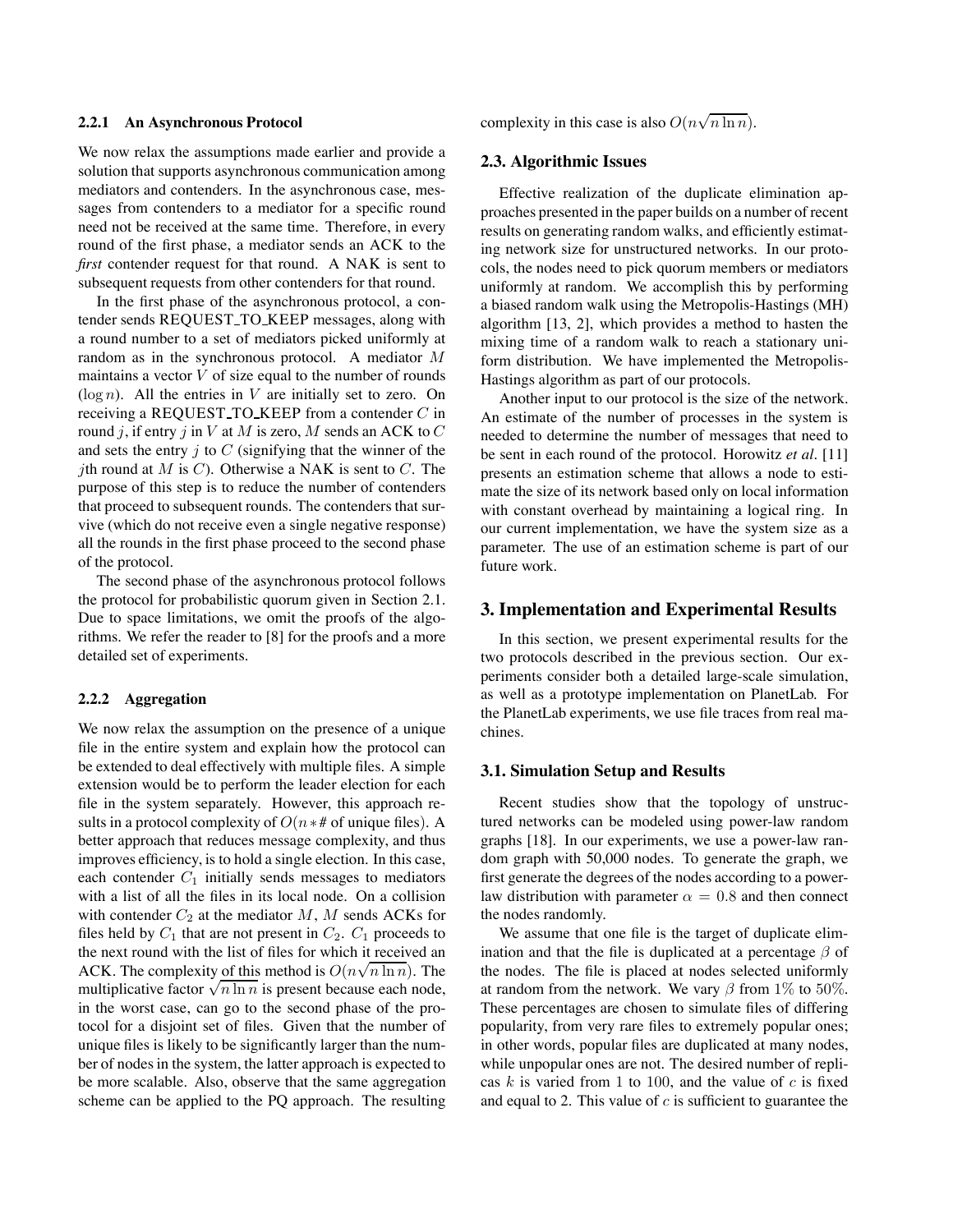accuracy of the protocol, as discussed in Section 3.1.3, and it also minimizes the network overhead by allowing a small number (twice the value of  $k$ ) of peers to participate in the second phase of the protocol.

## **3.1.1 Message Overhead**



**Figure 3. Total number of messages in the system vs Percentage of Duplicates.**

We first investigate the scalability of the approaches with respect to the total number of messages exchanged in the system. Figure 3 shows the number of messages for the two duplicate elimination approaches applied to a file with varying duplicate percentages, and with different values of k. In the PQ approach, the parameter  $k$  has no impact in the number of messages, for all values of  $k$  the results are the same. This is expected, since the protocol consists of a single round where all peers that contain a replica send the same number of messages to the quorum members. The decision of deleting a file is made locally based on the responses received. This protocol, however, does not scale well when the percentage of duplicates increases in the network. When the file is replicated in 50% of the nodes, the number of messages in the PQ approach is more than one order of magnitude greater than the worst case  $(k = 100)$  of the RE approach. This shows that the RE is more resilient to the number of duplicates in the network, and therefore much more scalable.

#### **3.1.2 Load Distribution**

We evaluate the load on each node in the system with respect to the number of messages handled. We study the load when the percentage of duplicates is 50% and  $k = 100$ , which corresponds to the highest load among the different parameters studied. Figure 4 shows the number of messages for each node. For each approach, the nodes were sorted independently based on the number of messages processed. We only compare the nodes in the figure based on its ranking of messages processed in the two approaches. The load per node is greater using the PQ protocol than RE due to the larger number of total messages in the former case. Recall that RE eliminates roughly half the contenders at each round, thus significantly reducing the number of messages processed in subsequent rounds.



# **Figure 4. Number of messages received per node (Y-axis in Log Scale).**

The load is evenly spread across all nodes in the system for the PQ approach. We can see that the biased random walk using the Metropolis-Hastings algorithms is able to select peers uniformly from the network. For the RE approach, however, we observe a slight discrepancy in which a small set of nodes process more messages. This is due to an optimization we use in the implementation of the protocol. The winners of each round should pick new sets of mediators in a way that any node can be selected uniformly from the network. However, in our simulation, the winners include the same mediators from a previous round in the set of mediators for the new round, and only select additional nodes from the network to satisfy the number of mediators for the new round. Therefore, the mediators which are picked by the nodes which eventually have to keep the files must process more messages than the rest of the nodes in the system. This simple optimization, however, does not interfere with the accuracy of the protocol, as discussed below.

#### **3.1.3 Accuracy of the Protocols**

The final goal of both protocols is to delete all duplicates while leaving  $k$  copies in the network. To evaluate how close to this goal the protocols perform, we fix the object popularity to  $1\%$  (500 copies) and vary k. In 10,000 different runs with different seeds, the protocols always matched the values of  $k$ , for  $k$  from 1 to 100.

### **3.2. PlanetLab Experiment**

Although PlanetLab is smaller than what we would expect from a large-scale storage system (and what our simulation results measure), it is nonetheless a useful testbed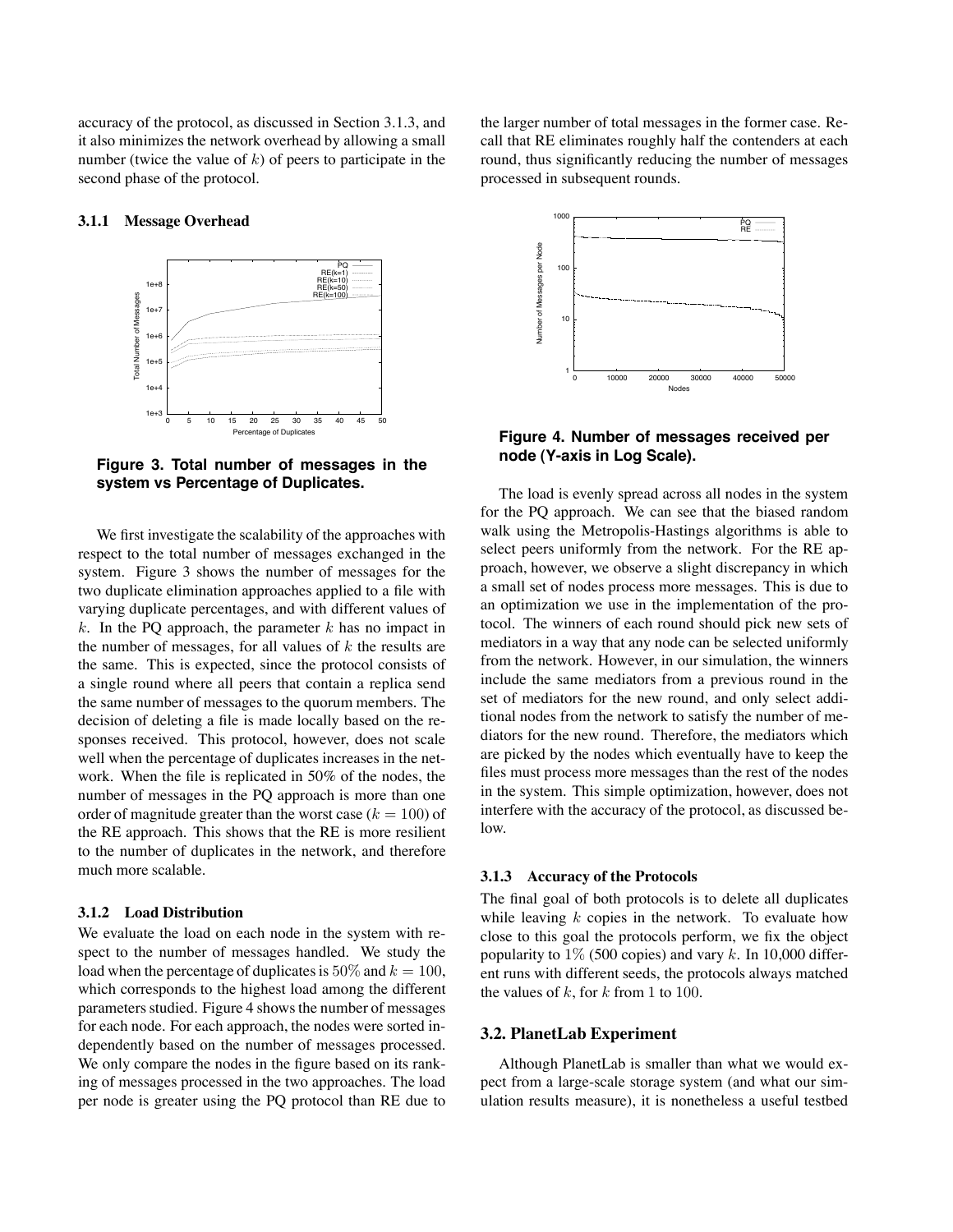for evaluating the performance of our application, and addressing important issues that arise in a real implementation which are not captured in a simulation study.

In PlanetLab, nodes are spread around the world, and are connected to the Internet with varying bandwidths. The message delays are what a large scale application would encounter in a realistic scenario. Nodes in PlanetLab consist of PCs with Pentium IV processors with at least 512MB of RAM and run Linux as their operating system [15].

In our experiment, we use a separate application (command center) to control data collection and initiation of the nodes. The command center informs the nodes which file system they should use and how they should connect to each other. The number of connections of each node is generated using a zipf-like distribution.

# **3.2.1 File Traces**

The file traces we use in our experiments are data sets obtained from [6]. These traces correspond to 10, 568 file systems from 4,801 Windows machines in a commercial environment. The trace contains 140 million files totaling 10.5 TB of data. For our experiments in PlanetLab, we were able to consistently acquire 132 nodes to run our application; we use this number for the benchmarks shown below. We randomly choose 132 file systems from the trace and assign one file system to each PlanetLab node. We process the obtained trace to eliminate any duplicates within the same file system, and thus our results do not reflect duplicate elimination of files that belong to the same file system. Even though we could run multiple processes per machine and build a larger overlay network, we decided not do it to avoid the introduction of artificial delays between processes running in the same machine.

A unique id of 20 bytes is generated for each file within the file system by hashing the file name plus the file size. The file systems are assigned at random to the PlanetLab nodes without considering the storage, bandwidth and processing power of the nodes, or any specific topological relationships among the nodes. We assume these traces correspond to backed up data on the peers that are subject to duplicate elimination. The characteristics of the file systems used in our experiments as well as the other parameters are given in Table 1.

#### **3.2.2 Experimental Results**

Since the overheadsin the PQ protocol are much higher than the RE and because our simulation results indicate that RE exhibits better scalability characteristics, our experiments in PlanetLab are conducted using only the RE protocol.

Our experiments examine how the effectiveness and overheads of the protocol as the minimum file size for duplicate elimination is varied. Files below a minimum size are not considered by the protocol. The minimum file size

| Maximum number of files in a FS | 31,533   |
|---------------------------------|----------|
| Minimum number of files in a FS |          |
| Average number of files per FS  | 6,719.15 |
| Maximum FS size                 | 4,678MB  |
| Minimum FS size                 | 100KB    |
| Average FS size                 | 653MB    |
| Total space used                | 86,232MB |
| Unique files in the system      | 420,487  |

#### **Table 1. System parameters.**

is varied from 10KB to 10MB. The following parameters are investigated during the experiment:

- **Total Space Reclaimed:** This gives the total amount of space reclaimed in the entire system. We show this value to be close to optimal, which is the sum of all the sizes of all unique files in the system.
- **Communication Overhead:** This gives the total number of messages including REQUEST TO KEEP, ACK, and NAK in the system.
- **Storage per node:** This parameter gives the file size distribution with respect to the nodes in the system. At the end of the protocol, the space used at each node should decrease as a percentage of the number of duplicates it originally held.
- **Memory Overhead per node:** Each node in the system can potentially act as a mediator. Measuring memory load, the maximum memory used at any point of the execution, helps us in identifying the additional memory needed by the system to support the protocol.

Figure 5 presents the main results of the experiments. We calculate the initial storage system size by obtaining file system sizes from each node. Similarly, from the file systems used, we find the number of unique files separately for all the file systems used and the corresponding storage size. The unique storage system size is the optimal storage size. The initial and unique storage system sizes are represented by horizontal lines in the figure. We perform the RE approaches for varying minimum file sizes from 10KB to 10MB. Only files greater than the established minimum file size are considered for duplicate elimination. After the conclusion of the protocol, we obtain the final file system sizes for each node and compute the final storage system size. As the figure shows, with increase in the minimum file size, the final storage size deviates from the optimum storage. When the minimum file size is 10KB, the final storage size is close to the optimum, which is around 50% of the initial storage size. In other words, the protocol performs better when the percentage of files considered for duplicate elimination increases, as expected.

The total number of messages processed in the system is also presented on the right axis of the figure. With increase in the minimum file size, the number of messages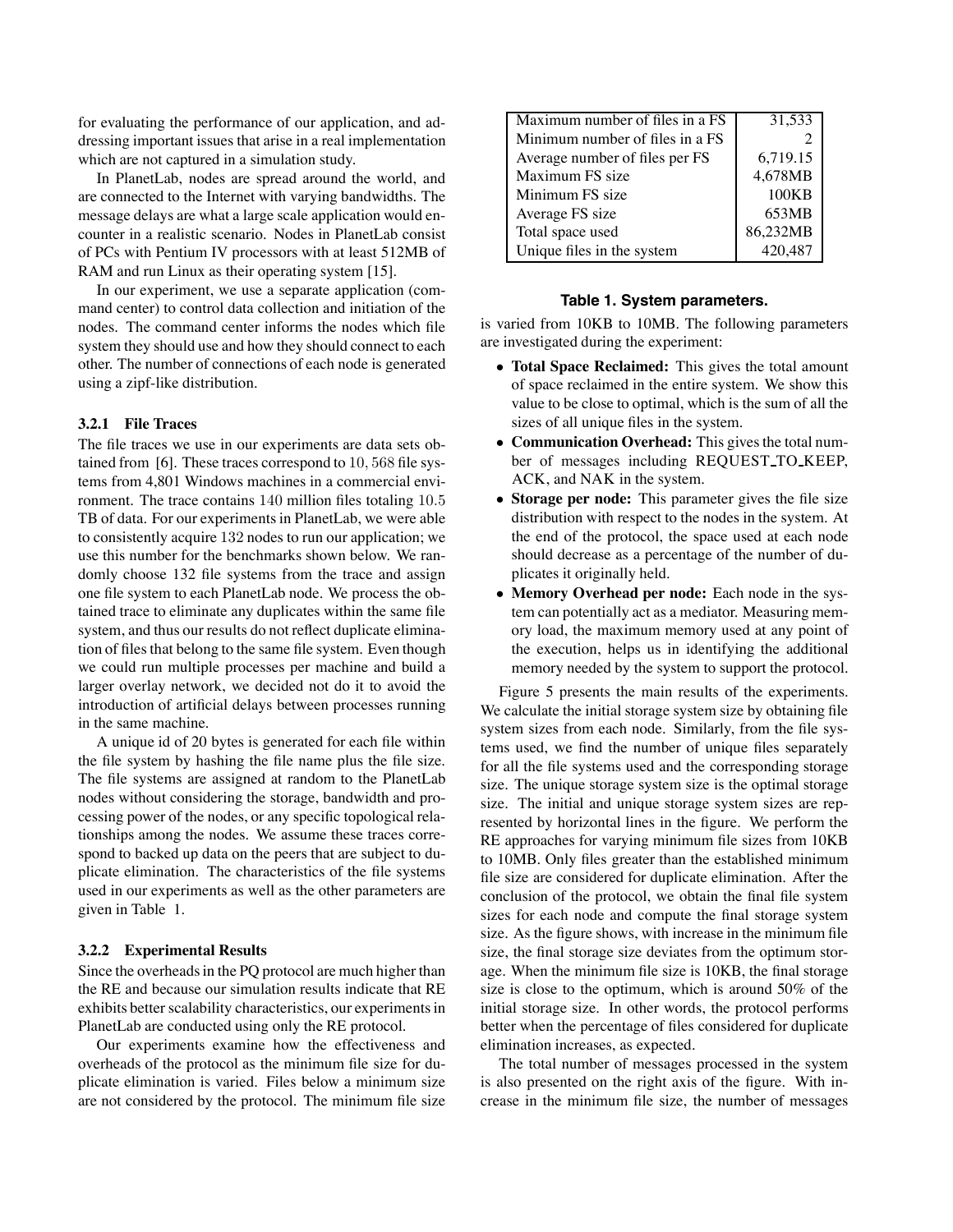

**Figure 5. The X-axis represents the minimum file size for which the duplicate elimination was performed, Left axis represents the system storage size, Right axis represents the total number of messages processed in the system. Initial and final storage system sizes along with the unique storage size is also given.**

exchanged in the system reduces. The presence of the messages processed along with the final storage space gives an approximate estimate on the minimum file size that needs to be used. For example, when the minimum file size is set at 100KB, the number of messages processed is quite low with final storage space slightly deviating from the optimum storage space. There is a clear trade-off between the space reclaimed as a function of the minimum file size and the message overhead. By increasing the minimum file size, the message overhead is reduced, but the number of duplicates in the system is increased.



# **Figure 6. Storage size per node for varying minimum file sizes. Nodes are sorted based on the initial file size.**

We next study the amount of storage reclaimed per node. Figure 6 presents the initial storage size for each node in the system. The results for minimum file size 10K and 500K are shown in the Figure. We use only these two for clarity in the presentation. The results for other minimum file sizes show similar pattern. It is clear that for both minimum file sizes, the amount of storage per node decreases for the majority of the nodes. Furthermore, the storage reclaimed per node when the minimum file size is 10K is greater than when it is 500K. This can be explained due to the elimination of more smaller- sized files.



**Figure 7. Memory overhead (in MB) per node for varying minimum file sizes. Nodes are sorted based on the memory overhead.**

The amount of memory consumed per node as a mediator is shown in Figure 7. The nodes are sorted based on the amount of memory consumed and the experiment is executed for different minimum file sizes. When the minimum file size is 10K, the average amount of memory consumed across all nodes is approximately 5MB. Though most of the nodes have equal memory consumption, there are a few nodes that have more memory overhead. This is similar to the observations made in the simulation results. The mediators which are part of the mediator sets for the nodes that eventually keep the file receive more messages than the rest. The same observations make in Section 3.1.2 about our implementation apply in this case. Observe, though, that the deviation from the average is not significant. The memory consumed is smaller with increase in the minimum file size, which is due to fewer number of files selected for duplicate elimination.

# **4. Related Work**

Douecer *et al.* [5] addresses the duplicate elimination problem for a wide-area storage system. In their paper, they propose SALAD, a Self Arranging, Lossy, Associative Database, which is a distributed data structure to aggregate file content and location information. The database is distributed across machines, where each machine is a leaf and a group of leaves form a cell. The records are sorted into